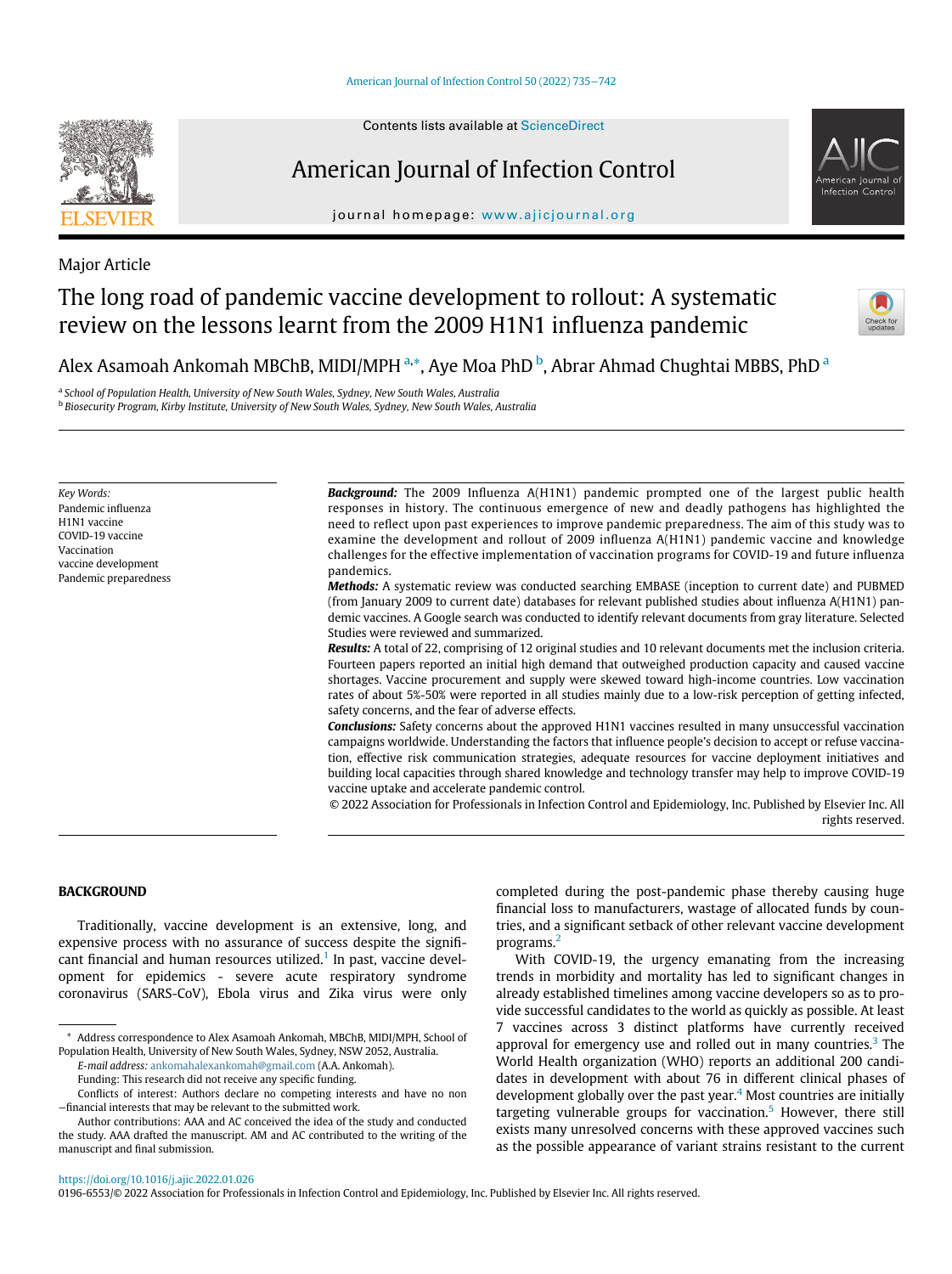vaccines. Additionally, technical challenges in building the capacity for the production of billion doses of vaccines, and ethical concerns associated with the provision of vaccines to poor countries remain an imminent challenge.<sup>[3](#page-7-2)</sup>

Although there have been multiple previous influenza pandemics, experts were faced with similar new experiences in 2009 as a result of the emergence of a novel H1N1 virus. $<sup>6</sup>$  $<sup>6</sup>$  $<sup>6</sup>$  New COVID-</sup> 19 vaccines have been developed and rolled-out in a relatively short period of time. Despite many controversial discussions and public concerns on these approved vaccines, it is observed that most of the global focus is on developing and/or improving newer, experimental approaches to aid in vaccine development within the shortest possible time. There is limited attention among the scientific community, manufacturers and other stakeholders on the lessons that can be learnt from past epidemics and/or pandemics to inform current and future vaccine research, develop-ment and rollout.<sup>[7](#page-7-6)</sup>

This review aimed to examine vaccine development and rollout during the 2009 Influenza A (H1N1) pandemic to gain a better understanding of the experiences encountered and to highlight specific lessons learned from this past pandemic to support current COVID-19 vaccination programs as well as future pandemics.

### Search strategy

A systematic review was conducted adhering to the guidelines on Preferred Reporting Items for Systematic reviews and Meta-Analyses  $(PRISMA).$ <sup>[8](#page-7-7)</sup>

Two main search strategies were employed. First, the systematic search to identify relevant peer-reviewed articles was conducted using: EMBASE (since inception to current date) and PUBMED (from January 2009 to current date). Primary studies providing original quantitative and/or qualitative data on the 2009 Influenza A H1N1 pandemic vaccine development and rollout were sought during the search. Although the WHO from October 2011 recommends the use of influenza A(H1N1)pdm09 as a standardized nomenclature, a broad search strategy was adopted to identify all relevant articles in which 2009 H1N1 pandemic vaccines were described and relevant to the areas of discussion in this review since other names were used prior to WHO recommendation.<sup>[9](#page-7-8)</sup>

The EMBASSE search terms used included: subject headings "2009 H1N1 influenza" OR "2009 adj4 (H1N1 or influenza or flu or pandemic)" OR "2009 adj4 (swine flu or swine influenza or swine-origin)" AND "vaccin\* adj4 (implementation or uptake or rollout or roll-out)." The PUBMED search included the terms "2009 influenza pandemic (H1N1 subtype), vaccine development" to identify all relevant papers. A manual search of the reference lists of selected studies was also undertaken to recognize other relevant papers. The search was however limited to only human studies.

As a second search strategy, a Google search was done to identify other relevant documents from gray literature including reports from health departments, and other relevant health organizations. The search terms: "2009 pandemic influenza (H1N1 subtype), vaccine development," "2009 pandemic influenza (H1N1 subtype), vaccine development WHO," 2009 pandemic influenza (H1N1 subtype), vaccine development CDC' and 2009 pandemic influenza (H1N1 subtype), vaccine development ECDC' were used in the general search, and limited to the first 6 pages obtained for each of the 4 search terms used in Google.

### Eligibility (inclusion and exclusion) criteria

### Inclusion criteria

- **Primary studies or gray literature that reported on the 2009 Influ**enza A(H1N1) pandemic vaccines according to the 3 main areas of discussion: (1) the vaccine research and development process, (2) the availability and accessibility of vaccines in relation to pandemic timelines and (3) implementation, rollout and uptake of H1N1 vaccines in 2009, including the limitations and challenges. Original papers evaluating pandemic immunization activities in 2009/2010 in the post-pandemic period were included.
- Only papers published in English language within the stipulated time-period and were accessible online.
- Population: General population of any country and studies that also focused on at-risk and target populations such as health care workers, children, and adolescents. pregnant women and people with underlying chronic conditions.
- $\blacksquare$  Studies on multiple influenza strains that reported specific (non −aggregate) data on H1N1 pandemic vaccines or vaccination.

### Exclusion criteria

- Studies describing intentions or willingness to receive H1N1 vaccines or institutional capability and willingness to produce H1N1 vaccines prior to, during or after the pandemic phase with no data on the actual R&D process or pandemic vaccination activities.
- Secondary data sources.
- Immunogenicity, safety or clinical efficacy of H1N1 vaccines.
- $\blacksquare$  Unrepresentative and/or small study samples such as case series and/or reports, editorials, letters, and opinion papers.

### Data extraction and assessment

The identified articles and gray literature were exported into Endnote X9. Both reviewers independently screened articles by titles and abstracts to identify relevant papers for full review. Potentially relevant articles were read by both reviewers independently to determine the final selection of relevant articles for inclusion. For gray literature, all first 6 pages in Google were similarly screened in 3 stages: title, abstract (when available), and full-text screening against the eligibility criteria. The detailed selection process used in the study is outlined in the PRISMA flow diagram in [Figure 1](#page-2-0). Data extracted for each article included the author and/or study year, study design or any theoretical model employed, study size, data collection methods including time periods, study participants, and the study outcomes. The data extracted from relevant gray literature included the author and/or study year, institution involved, aims and objectives of the report and the outcomes reported. The eligibility criteria and template for extraction were adhered to strictly by both reviewers to ensure consistency. All findings including discrepancies were discussed among all reviewers to arrive at the final selection.

A total of 1,056 papers were identified from all sources. From database searches, 816 articles were identified of which 41 articles were selected for full review after removal of duplicates and review of titles and abstracts. From the 240 papers identified from Google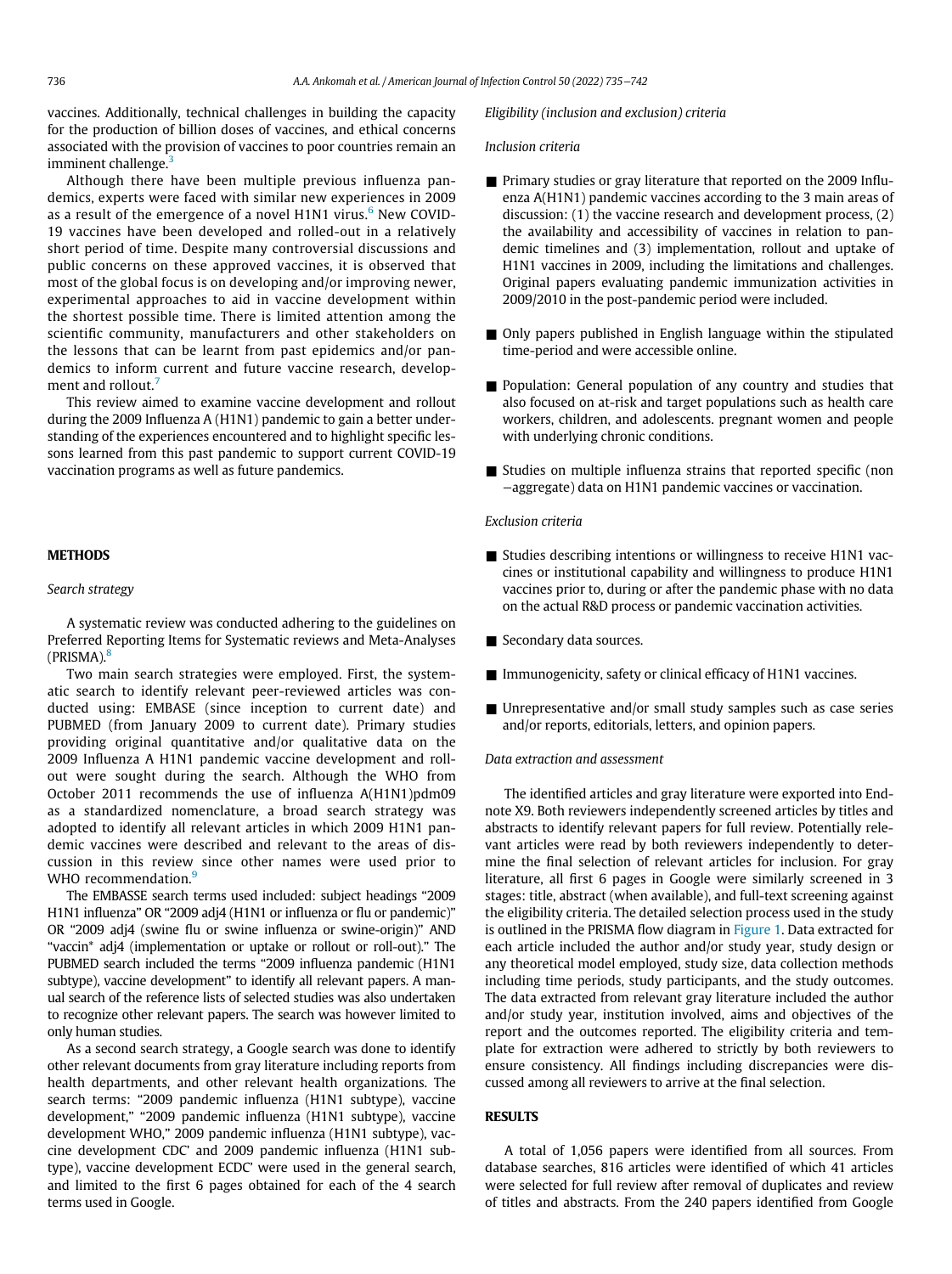<span id="page-2-0"></span>

Fig 1. PRISMA flow diagram for the search strategy and selection process.

and screened, 19 of gray literature were selected for full text review. Finally, a total of 22, which included 12 primary studies and 10 of gray literature that met the eligibility criteria were included in the review. A summary of the selected papers is presented separately for original studies and gray literature in [Table 1](#page-3-0) and [2,](#page-5-0) respectively.

Reporting of vaccine availability in relation to the pandemic timelines and specific immunization programs launched in various countries varied across papers. Different methodologies and at-risk or target population studies were observed. For articles, individual study findings were provided and, in some cases, relevant national estimates and targets also reported. The 2009 global vaccine R&D events were also presented with significant highlights on the activities undertaken by the WHO, CDC, and ECDC in the initial stages of the pandemic.

Fifteen papers reported on the availability and access to safe vaccines during the pandemic with 6 describing diverse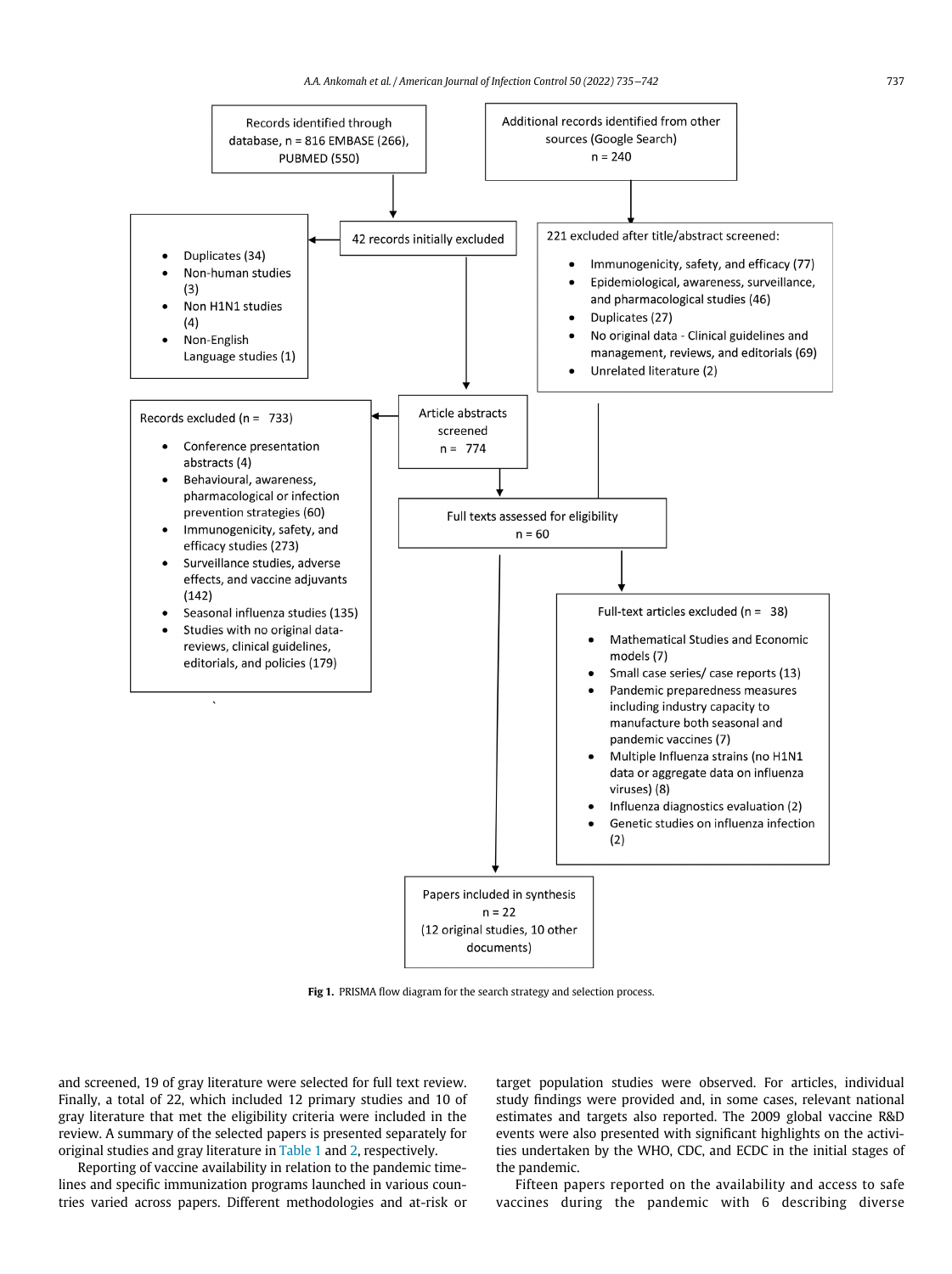<span id="page-3-0"></span>Summary of original articles included in the review

| Author and/or y of<br>study  | Study type and/or<br>methodology                                                                            | Study participants                                                                                                                                                        | Main findings                                                                                                                                                                                                                                                                                                                                                                         | Comments                                                                                                                                          |
|------------------------------|-------------------------------------------------------------------------------------------------------------|---------------------------------------------------------------------------------------------------------------------------------------------------------------------------|---------------------------------------------------------------------------------------------------------------------------------------------------------------------------------------------------------------------------------------------------------------------------------------------------------------------------------------------------------------------------------------|---------------------------------------------------------------------------------------------------------------------------------------------------|
| Chor et al., 2011            | Cross-sectional<br>study                                                                                    | 2,100 health care workers<br>(HCWs) from Hong Kong<br>(HK), Singapore (SG), and<br>United Kingdom (UK).<br>Response rate of 27.1%<br>(HK), 94.5% (UK), and<br>94.7% (SG). | Low vaccine uptake in all 3 countries (from<br>13%-41%). A strong predictor of vaccine<br>acceptance being a previous personal his-<br>tory of seasonal vaccination: HK OR: 9.215<br>$(6.232 - 13.625, P < .001)$ , SG OR: 9.221<br>$(4.35-19.546. P < .001)$ , UK OR: 17.698<br>$(5.778 - 54.207, P < .001)$ .                                                                       | Low response rate from<br>Hong Kong (27.1%).                                                                                                      |
| Alsaleem, 2012               | Cross-sectional<br>study                                                                                    | 402 primary health care<br>workers in the Kingdom of<br>Saudi Arabia. Response<br>rate of 86.3%.                                                                          | Low vaccination uptake (28.2%) due to vac-<br>cine safety concerns and fear of side effects.<br>Knowledge of H1N1 Influenza and aware-<br>ness of vaccines was generally low among<br>participants, however, better in physicians<br>than other HCWS.                                                                                                                                 | Good response rate and the<br>use of a validated ques-<br>tionnaire in the study.                                                                 |
| Giannattasio et al.,<br>2015 | 2- Phase cross-sec-<br>tional face-to-face<br>survey. Response<br>rate of 73%.                              | 400 HCWs in a tertiary care<br>university hospital in<br>Southern Italy for phase 1.<br>352 participants used in<br>Phase 2 due to retirement<br>of older staff.          | Low vaccination rates. Safety concerns and<br>efficacy of influenza vaccines reported as<br>the main reasons of vaccine hesitancy.                                                                                                                                                                                                                                                    | Provides a comparative anal-<br>ysis of 4 different influ-<br>enza seasons among a<br>heterogenous health care<br>population.                     |
| Head et al., 2012            | Survey                                                                                                      | 221 HCWs in the UK<br>Response rate of 7.2%.                                                                                                                              | 59% vaccination rate with many HCWs refus-<br>ing vaccines due to concerns with clinical<br>effectiveness, and fear of side effects. Per-<br>sonal risks assessments critical to vaccine<br>acceptance and uptake among HCWs.                                                                                                                                                         | Low participation rate. May<br>not be representative of all<br>HCWs however, useful<br>data on vaccination pro-<br>grams among HCWs in the<br>UK. |
| Hothersall et al.,<br>2012   | Cross-sectional<br>study                                                                                    | 205 front-line HCWs work-<br>ing in Shropshire County's<br>general practice services.<br>48% response rate.                                                               | Vaccination uptake among participants for<br>pandemic influenza (83.9%) was signifi-<br>cantly higher than national uptake (40.3%),<br>regional (40.9%), and counties (49.3%).                                                                                                                                                                                                        | Low response rate. Sampling<br>bias and response bias<br>may threaten the validity<br>of the study.                                               |
| Barrière, 2010               | Cross-sectional<br>study                                                                                    | 506 HCWs and non-HCWs.<br>26.2% response rate.                                                                                                                            | Overall vaccination rate was 51.4%. Age, prior<br>seasonal influenza vaccination, profes-<br>sional category, and source of information<br>identified as strong predictive factors for<br>pandemic influenza vaccination.                                                                                                                                                             | Low participation rates,<br>selection bias may be<br>present due to high vacci-<br>nation rates among study<br>participants.                      |
| Klaiman, 2014                | Qualitative study:<br>in-depth<br>interviews                                                                | 20 Local Health Departments<br>identified as high achiev-<br>ers from the school-based<br>vaccination clinics.                                                            | Successes can be attributed to an established,<br>constant, and trusting relationship<br>between the health departments, school<br>districts, and parents of school children.                                                                                                                                                                                                         | 13 out of 20 results from<br>school-based vaccination<br>clinics are analyzed.                                                                    |
| Kumar, 2012                  | Online self-adminis-<br>tered survey                                                                        | 2,079 American adults (18 y<br>and over) randomly<br>selected from the US<br>Knowledge Networks (KN)<br>online research panel.<br>Response rate of 56%.                   | Overall vaccination rate of 8.4% (95% CI: 15.6-<br>21.5). Variables at all levels of the Social<br>Ecological Model influenced vaccine<br>uptake with the strongest being at the<br>interpersonal, intrapersonal, and institu-<br>tional levels.                                                                                                                                      | Using a theoretical frame-<br>work in a novel way to<br>comprehensively study<br>vaccine uptake among<br>adult populations.                       |
| Lohiniva, 2014               | Qualitative study:<br>in-depth inter-<br>views (open-<br>ended questions)<br>and focus group<br>discussions | 123 pregnant women in<br>their second or third<br>trimesters                                                                                                              | Vaccination rates remained low among preg-<br>nant women (41%) caused by widespread<br>rumors, misconceptions, and conspiracy<br>theories in Morocco. Underlying these<br>issues were the cultural and religious influ-<br>ences of the community.                                                                                                                                    | Although limited study sam-<br>ple size, incorporating<br>both rural, and urban per-<br>spectives gave diverse<br>views.                          |
| Freund et al., 2011          | Prospective cohort<br>study                                                                                 | A randomly selected sample<br>of 882 pregnant women<br>between 12- and 35 wk<br>gestational age.                                                                          | Majority of French pregnant women did not<br>vaccinate (62.9%) and were found to be<br>mostly immigrants and those with low<br>socioeconomic status. Non-vaccination<br>was associated with geographic origin,<br>profession, smoking behaviors, and previ-<br>ous history of seasonal influenza vaccina-<br>tion with immunization rates consistent<br>with national estimates (77%) | A quantitative assessment of<br>a failed vaccination pro-<br>gram in Paris.                                                                       |
| Tarrant, 2013                | Multi-center cross-<br>sectional study<br>design.                                                           | Five hundred forty-nine new<br>mothers admitted to the<br>postnatal units of 4 geo-<br>graphically and socio-eco-<br>nomically distributed<br>public hospitals            | Extremely low vaccination rate of 6.2%<br>among pregnant women due to fear of side<br>effects and safety concerns. Sources of<br>information during the pandemic integral<br>to vaccine uptake.                                                                                                                                                                                       | Response rate not provided.                                                                                                                       |
| Schwarzinger et al.,<br>2010 | Cross-sectional<br>study                                                                                    | 2,253 French adult popula-<br>tion aged 18-64 y, ran-<br>domly selected from an<br>online research of French<br>households managed by<br>IPSOS Interactive Services.      | The general perception of low risk counter-<br>acted the messages by public health<br>authorities on the need to vaccinate.                                                                                                                                                                                                                                                           | Risk perception directly<br>influences vaccination<br>uptake.                                                                                     |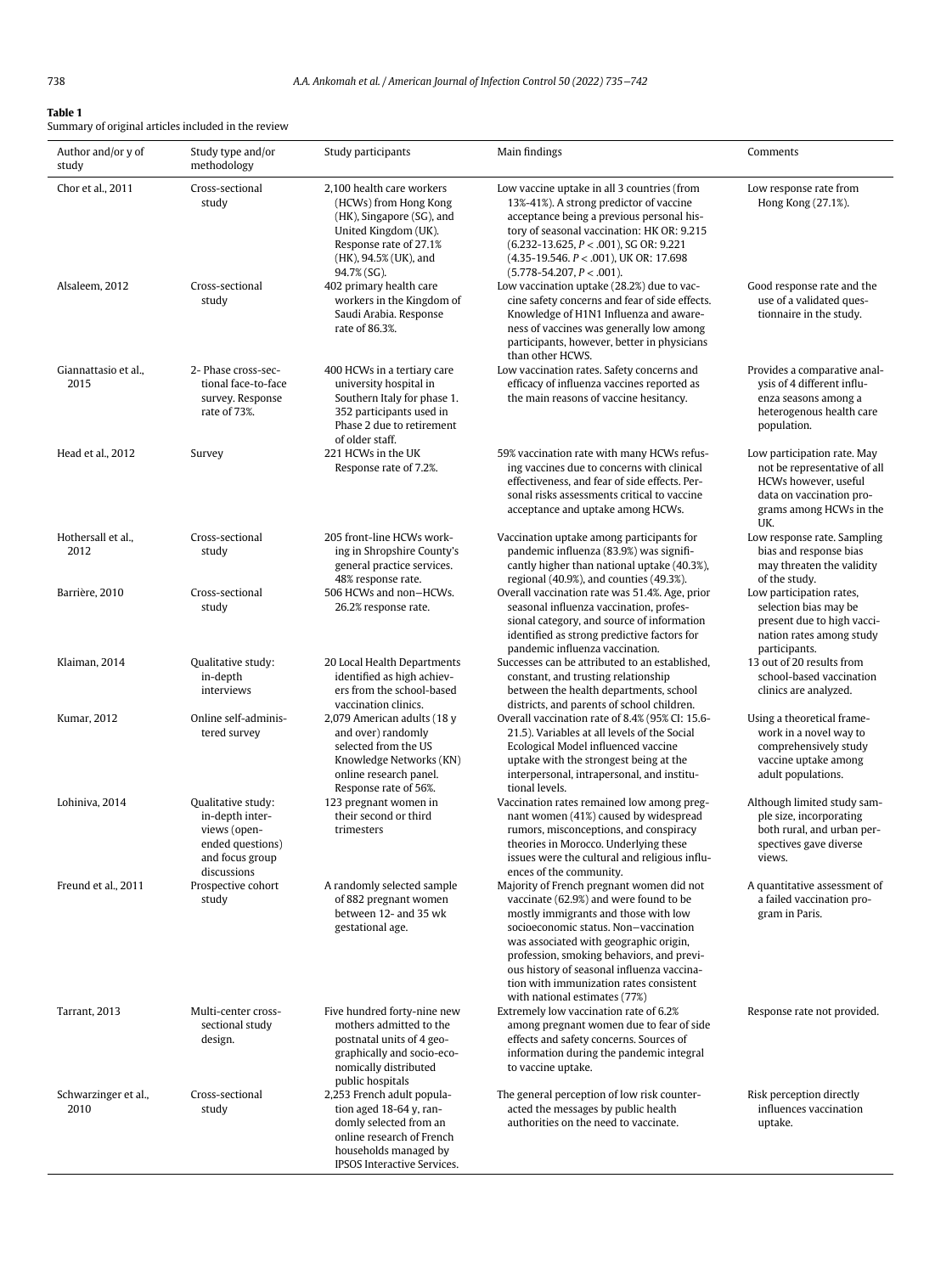components of the R&D phase of 2009 H1N1 pandemic vaccines. Seventeen reported on vaccine implementation programs launched in respective countries including Saudi Arabia, Hong Kong, Italy, United Kingdom, Australia, France, Morocco, and United States of America.

### Vaccine research and development

Three papers reported that active manufacturing processes to produce the monovalent H1N1 influenza pandemic vaccines were conducted by the same influenza vaccine companies that produce seasonal influenza vaccines in the USA, Australia, China, Russia, India, and the European Union. $1,10,11$  $1,10,11$  $1,10,11$  Also, 1 reports that new manufacturers contributed to vaccine development in some Asian countries including Japan and Korea Republic.<sup>[10](#page-7-9)</sup> Three papers indicated that alongside the traditional approach of production with chicken eggs, a new culture biotechnology was used in the manufacture of cellderived pandemic vaccines which were also distributed to many countries during the pandemic.<sup>[1](#page-7-0)[,11](#page-7-10),[12](#page-7-11)</sup> Five papers mentioned the development and approval of 4 vaccines in the US and European Union countries.<sup>[1](#page-7-0),[11-14](#page-7-10)</sup> However, the CDC also reported a fifth pandemic vaccine that was also approved by the Food and Drugs Administration (FDA) in the US 2 months after approval of the initial 4 vaccines.<sup>[13](#page-7-12)</sup> In the United Kingdom, 2 pandemic vaccines namely Pandemrix (GlaxoSmithKline) and Celvapan (Baxter) were initially approved for use in a 1 dose and 2 dose-schedule, respectively.<sup>[14](#page-7-13)</sup> As of February 2010, 30 different vaccines from eleven vaccine develop-ers had received licenses for public use globally.<sup>[1](#page-7-0)</sup>

### Availability and accessibility of vaccines in relation to pandemic timelines

Three reported that averagely, vaccines were introduced 3-6 months after WHO declaration of the pandemic in June 2009.<sup>[1](#page-7-0),[10,](#page-7-9)[11](#page-7-10)</sup> The approved vaccines became available in September 2009 in both Australia and the US, $1,13,15$  $1,13,15$  $1,13,15$  $1,13,15$  November 2009 within European Union countries, $1,10-12$  $1,10-12$  and December 2009 in Hong Kong  $16$  after the rate of infections, hospital admission and deaths had reduced substantially due to the non−pharmaceutical interventions instituted in these countries. Five papers reported substantial delays in accessing approved vaccines due to initial limitations in the vaccine supply chain worldwide. [11](#page-7-10),[12,](#page-7-11)[15,](#page-7-14)[17](#page-7-16)[,18](#page-7-17) Access to approved vaccines was discussed in eleven papers and this varied significantly among countries all over the world in relation to timeliness and quantity of vaccines[.1,](#page-7-0)[10-13](#page-7-9),[15-19](#page-7-14) The variation was largely influenced by 3 main factors: the existence of advanced purchasing agreements between manufacturers and individual countries, availability of financial resources to support direct vaccine procurement and delivery and the involvement of negotiating international agencies and vaccine donors. The introduction of a WHO deployment initiative to support low-resourced countries resulted in 122.5 million vaccine doses pledged by wealthier nations and vaccine manufacturers however, a total number of 78 million doses donated to developing countries as of November 2010.<sup>[19](#page-7-18)</sup>

### Implementation, roll-out, and uptake of pandemic Influenza A(H1N1) vaccines

According to twelve papers, implementation of vaccination varied greatly among nations and were implemented mainly by General Practitioners, Primary health care providers, public health authori-ties, and other services like the Red Cross.<sup>[10](#page-7-9),[15-17,](#page-7-14)[20](#page-7-19)[,21](#page-7-20)</sup> The roll-out of vaccines during the 2009 pandemic was characterized by an initial increase in the demand for vaccines by nations but declined as the pandemic progressed. $13$  Three papers reported that most countries opted for a single dose for adults instead of the 2-dose schedule in order to vaccinate more people and procured multi-dose vials to pre-vent further delays.<sup>[13,](#page-7-12)[15,](#page-7-14)[17](#page-7-16)</sup> Five reported that national vaccination coverages were low and ranged averagely from 5% in WHO-assisted countries to about 50% in the UK and Sweden.<sup>[1](#page-7-0),[11,](#page-7-10)[14](#page-7-13)[,19](#page-7-18)[,22](#page-7-21)</sup> Four papers reported low vaccination coverage among pregnant women and health care workers who were high-risk groups and targeted for vaccination. Vaccine coverage for pregnant women was 6.2% in Hong Kong<sup>[16](#page-7-15)</sup> and median coverage of 21% in WHO-assisted African coun-tries<sup>[18](#page-7-17)</sup> whiles that of heathcare workers was 28.2% in Saudi Arabia,<sup>[23](#page-7-22)</sup> 17% in Italy, $24$  and median covergae of 9% in WHO-assisted African countries.[18](#page-7-17) Nine reported that globally, the refusal of vaccines was mainly due to the fear of side effects, poor or no counselling from health care providers and a common perception that vaccines were unnecessary due to the mild clinical nature of the infection.<sup>[14](#page-7-13),[16](#page-7-15),[22-25](#page-7-21)</sup> In Morocco, belief in pandemic conspiracies were also rife.<sup>[26](#page-7-24)</sup> In the UK and Singapore where uptake was relatively higher (35%-45%), vaccine acceptability was influenced by physician recommendation, higher educational and socioeconomic status, family and social support, personal protection, history of past seasonal influenza and fear of transmission to patients, friends, and family. $25,27$  $25,27$ 

### **DISCUSSION**

This review has found that the emergence of the novel H1N1 virus in 2009 prompted one of the largest public health responses in history resulting in a relatively shorter timeframe of vaccine development and the successful implementation of vaccination programs globally. Most of the successful responses mounted were guided by the scientific knowledge acquired from influenza research and development conducted for many years prior to 2009 and country-specific pandemic preparedness plans that were in place for future influenza pandemics. However, there was generally a low uptake of the available vaccines due to safety concerns, widespread doubts on the clinical efficacy of approved vaccines, and a general perception of a low health risk due to the moderate severity of H1N1 influenza in 2009. The lower the perception was of being at risk of contracting influenza, the lesser the likelihood was of getting vaccinated against pandemic influenza. The evidence showed that vaccine uptake was strongly influenced by multiple factors including risk perception, access to vaccination centers, past vaccination history, demographic factors such as occupation, education, socioeconomic status and sociocultural beliefs and values of the community. Therefore, there is a need to critically consider, and understand these factors that influence an individual's decision to either accept or refuse vaccination in order to mount a successful vaccination program.

A lesson learnt is that although purchasing agreements reduce the complex and time-consuming negotiations that will otherwise occur during emergency situations, these direct agreements that may occur before or at the initial stages of a pandemic contribute significantly to the persistent inequitable vaccine distribution between rich and poor countries during pandemics. In 2009, challenges with vaccine supply were widespread and mostly affecting countries with very limited access to the approved vaccines.<sup>[28](#page-7-27)</sup> Most of the manufacturing capacity had been procured by wealthier nations through direct pre-existing agreements with manufacturers such that, vaccines were scarce for countries that had no contracts with developers.<sup>[29](#page-7-28)</sup> More than a decade after, equitable vaccine access and supply remains a major topic of discussion even in the current COVID-19 pandemic suggesting that this lesson from 2009 may have been ignored. Current data shows that wealthier countries representing only 14% of the world population have already secured 53% of the leading COVID-19 vaccine candidates both approved and in clinical trials such that they are able to vaccinate their total population by 3-5 times over by  $2021$ .<sup>[30](#page-7-29)</sup> As such, we are currently experiencing an unequal supply and rollout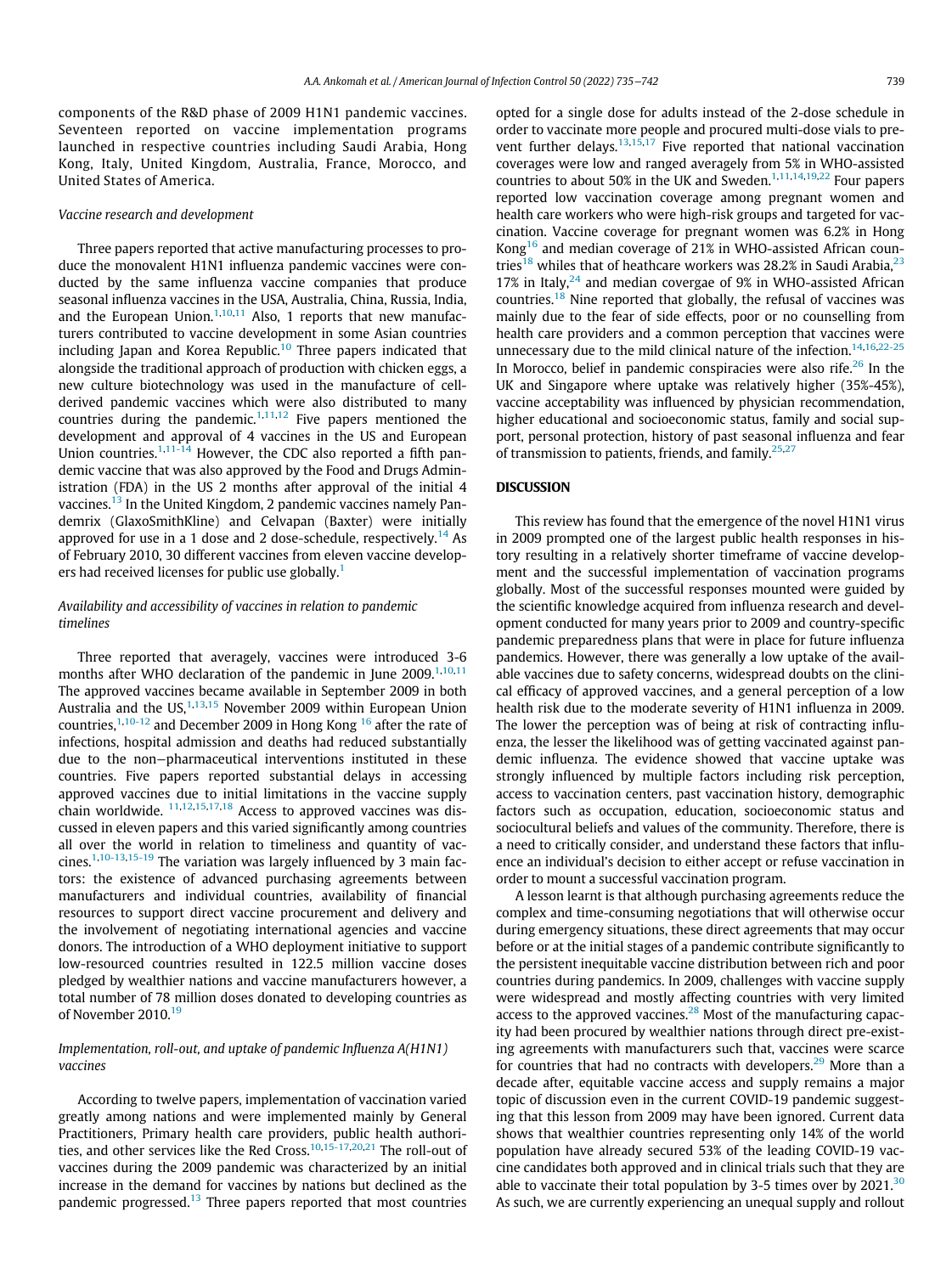<span id="page-5-0"></span>Summary of relevant documents of gray literature included in the review

| Author and/or y of<br>publication | Institution(s) involved                                                                                                                                                                                                                                                                          | Aims and objectives and/or target                                                                                                                                                        | Findings                                                                                                                                                                                                                                                                                                                                                  | Comments                                                                                                                                          |
|-----------------------------------|--------------------------------------------------------------------------------------------------------------------------------------------------------------------------------------------------------------------------------------------------------------------------------------------------|------------------------------------------------------------------------------------------------------------------------------------------------------------------------------------------|-----------------------------------------------------------------------------------------------------------------------------------------------------------------------------------------------------------------------------------------------------------------------------------------------------------------------------------------------------------|---------------------------------------------------------------------------------------------------------------------------------------------------|
| Abelin, 2011                      | The International Federation of<br>Pharmaceutical Manufacturers<br>and Associations International<br>Vaccine Supply taskforce<br>(IFPMA IVS); European Manu-<br>facturers group (EVM)                                                                                                            | Evaluation of the role of vaccine manu-<br>facturers during the 2009 influenza<br>pandemic response elucidating the les-<br>sons learnt from the 2009 vaccine<br>industry experience.    | Global reliance on previous extensive<br>work on influenza vaccines for the suc-<br>cessful development of at least 30<br>H1N1 vaccines in a timely manner.                                                                                                                                                                                               | An industry perspective<br>from active industry play-<br>ers during the 2009<br>pandemic.                                                         |
| CDC, 2010                         | Centers for Disease Control and<br>Prevention (CDC)                                                                                                                                                                                                                                              | Providing highlights of the CDC-related<br>events and response during the<br>pandemic                                                                                                    | Recommendations on clinical manage-<br>ment guidelines, antiviral therapy, vac-<br>cine development, risk assessment,<br>and risk communication were core<br>activities undertaken by the CDC.                                                                                                                                                            | A chronological summary on<br>the CDC pandemic<br>response in 2009 in the<br>US.                                                                  |
| Fizzell, 2010                     | Pandemic (H1N1) Influenza Vac-<br>cine Team, New South Wales<br>Department of Health,<br>Australia.                                                                                                                                                                                              | Detailed description provided on NSW<br>pre-pandemic planning and imple-<br>mented vaccination program including<br>successes and challenges encountered.                                | The intended mass vaccination centers<br>were substituted for General Practice<br>and Aboriginal Health Service-based<br>model for vaccine delivery due to the<br>mild nature of the pandemic and the<br>availability of vaccines after the peak<br>of infections.                                                                                        | Gives a good account of the<br>NSW state's activities dur-<br>ing the 2009 pandemic.<br>No reports on other Aus-<br>tralian state activities      |
| Girard et al., 2010               | World Health Organization                                                                                                                                                                                                                                                                        | Evaluating the production, scale-up,<br>safety, immunogenicity, and efficacy of<br>H1N1 pandemic vaccines in 2009/2010<br>including novel technologies devel-<br>oped for manufacturing. | Global manufacturing processes initiated<br>in May 2009 including new Asian<br>developers in April 2009. Vaccines pro-<br>duced were safe, well-tolerated with<br>few reported adverse effects.                                                                                                                                                           | Aspects of immunogenicity,<br>safety and efficacy of vac-<br>cines not in scope of this<br>study                                                  |
| Hanquet et al., 2010              | Belgian Medicine Agency and<br>the Belgian Inter-Ministers<br>Influenza Cell. Participating<br>institutions include EMA rep-<br>resentatives, WHO, the Euro-<br>pean Commission (DG Sanco),<br>the European Centre for Dis-<br>ease Prevention and Control<br>(ECDC) and 7 European<br>countries | Exploring the European experiences and<br>lessons from the 2009 pandemic vac-<br>cine development activities to inform<br>future pandemic preparedness.                                  | Country-specific variations made to the<br>pandemic response to meet individual<br>country needs in 2009. Effective com-<br>munication and collaborations are<br>needed as part of pandemic<br>preparedness.                                                                                                                                              | Provides the experiences<br>and impacts of vaccination<br>in different European<br>countries.                                                     |
| Mei et al., 2013                  | Shandong University: Depart-<br>ment of Health Care Manage-<br>ment and Maternal and Child<br>Health                                                                                                                                                                                             | A review and summary of past influenza<br>outbreaks vaccine development<br>including H1N1 and policies to serve as<br>reference guide for future pandemic<br>activities.                 | Marked improvements observed with<br>policies to manage influenza out-<br>breaks, drug stockpiling, and vaccine<br>development. Faster and well-coordi-<br>nated responses by industry players<br>are essential to the prevention and<br>control of emerging infectious<br>diseases.                                                                      | Adequate data provided on<br>H1N1 vaccines in report                                                                                              |
| Mihigo et al., 2012               | WHO Collaborating with the<br>Regional Office for Africa<br>-Republic of Congo                                                                                                                                                                                                                   | Summary of H1N1 vaccine delivery and<br>immunization programs in Africa dur-<br>ing the 2009 pandemic. Reported<br>adverse effects also discussed.                                       | WHO delivered 32.18 million doses of A<br>(H1N1) pdm09 vaccine in Africa in<br>2010 although there were delays in<br>distribution. Delays in finalizing dona-<br>tion agreements, logistical issues,<br>negotiating contracts -waiving manu-<br>facturer liability, and instituting proper<br>deployment plans to avoid wastage as<br>reasons for delays. | Only 14 countries provided<br>data on vaccine imple-<br>mentation and use in<br>respective countries.                                             |
| Ropero-Álvarez<br>et al., 2012    | Pan American Health Organiza-<br>tion (PAHO)                                                                                                                                                                                                                                                     | Describing pandemic influenza (H1N1)<br>vaccine preparation, procurement and<br>use in Latin American countries (LAC).                                                                   | Pandemic preparedness plans in LACs<br>were in place but with minimal focus<br>on vaccines. High vaccination coverage<br>achieved but with significant varia-<br>tions within individual countries in the<br>region.                                                                                                                                      | Region with one of the larg-<br>est vaccine implementa-<br>tion programs instituted<br>in 2009/2010                                               |
| WHO, 2012                         | World Health Organization                                                                                                                                                                                                                                                                        | A chronological account of WHO activi-<br>ties that ensued prior to and during the<br>2009 influenza pandemic.                                                                           | The WHO Deployment Initiative became<br>the first global, multi-sectoral, coordi-<br>nated response enhancing access of<br>the pandemic vaccines to low-resource<br>countries. A total of 122.5 million<br>doses of vaccines were to be procured<br>through donations and negotiations on<br>behalf of eligible low-income<br>countries.                  | Report on only WHO donor<br>vaccines to poor countries.<br>Specific country initiatives<br>for receiving donated vac-<br>cines are not discussed. |
| Johansen et al., 2009             | European Union                                                                                                                                                                                                                                                                                   | A review of the composition of approved<br>vaccines in the EU.                                                                                                                           | Generally, vaccines were safe, effective,<br>and well- tolerated with post-market-<br>ing surveillance mechanisms instituted<br>for possible adverse effects following<br>immunization (AEFI).                                                                                                                                                            | Report limited to only the<br>initial 4 vaccines devel-<br>oped in the EU.                                                                        |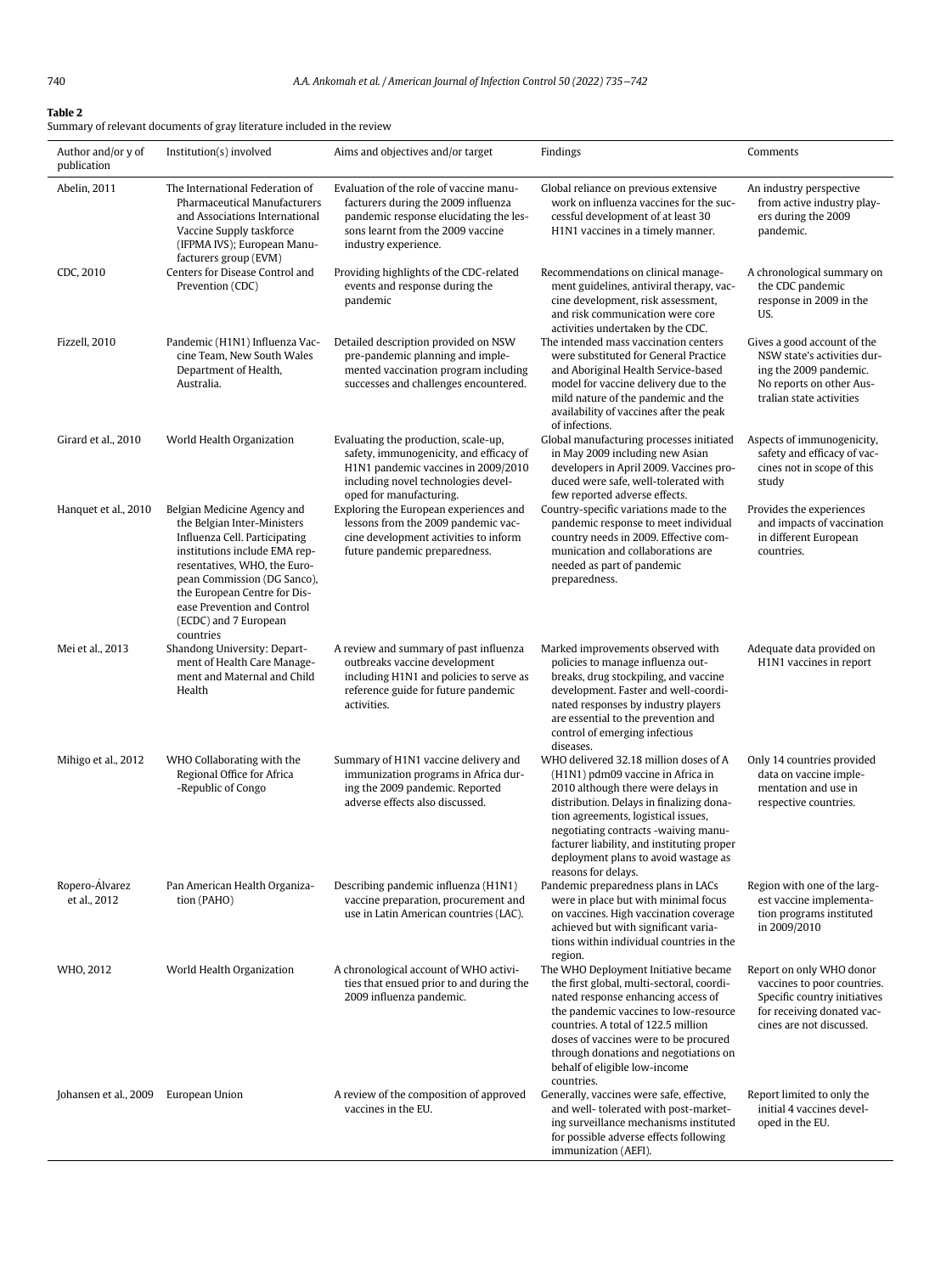of COVID-19 vaccines worldwide with recent shortages in many lowresourced countries that continue to face high COVID-19 morbidity and mortality. Pre-pandemic purchasing agreements were not in place (or possible) for COVID-19 as this was a completely novel virus, however, many direct agreements have already been made such that low-income countries are unable to secure additional vaccines in a timely manner despite international support from vaccine deployment initiatives. Rather than the usual reactive deployment initiatives like WHO deployment initiative in 2009 and COVID-19 Vaccine Global Access (COVAX) in 2020, the formal establishment of an international institution on behalf of developing nations fully equipped with resources including adequate funds from international donors (as part of pandemic preparedness) and nations during emergencies to mediate direct agreements with manufacturers is urgently needed as this will provide surety to vaccine manufacturers of potential buyers at the end of vaccine development and manufacturing efforts and aid in preventing massive shortages in regions that are most challenged during pandemics. It is important to acknowledge that challenges with vaccine supply particularly in low-resourced settings are bound to occur due to the increased global demand. In 2009, the inequitable vaccine distribution and access that occurred during the pandemic was later mitigated when a single-dose vaccine became available which allowed many more people to receive protection against H1N1 virus from a single shot. $29$  Single-dose vaccines may not always be feasible, but this is currently available for the COVID-19 pandemic with the Johnson & Johnson vaccine which offers a unique opportunity for public health authorities to get more people fully vaccinated against COVID-19 infection especially those in areas with shortages whilst minimizing challenges with having to secure 2 vaccine doses per person. Additionally, this single-shot vaccine is stable, and can be kept at refrigerator temperature thereby minimizing challenges with cold storage in these low-resource settings.<sup>[5](#page-7-4)</sup> Collaborated efforts are further needed to streamline the long bureaucratic processes associated with vaccine donations to poorer countries to improve timeliness and promote equitable access to pandemic vaccines in current and future pandemics. Furthermore, the recognition of regulatory and approval mechanisms between countries will minimize the barriers associated with licensing, and supply of approved vaccines.

We also learn that emerging technologies arising from longstanding influenza vaccine R&D have offered the scientific and pharmaceutical community an opportunity to increase preparedness against the constant threat of pandemic influenza. Thus, highlighting the importance of continuous investments in vaccine R&D as part of pandemic preparedness. In 2009, a new cell culture-derived biotechnology was used in developing H1N1 vaccines which were licensed for use globally. Many experts opine that this new approach used in 2009 coupled with other on-going research for live recombinant and subunit pandemic influenza vaccines have greatly improved industry knowledge on influenza vaccine immunology and aided in speeding up vaccine development processes when new influenza strains emerge. $31$  Similarly, messenger (mRNA) vaccine technology has been researched extensively for many decades in many viruses to improve industry expertise in this area. $5$  The onset of the COVID-19 pandemic rapidly escalated R&D investments in this area thereby, aiding mRNA vaccines to be successfully developed for coronaviruses. mRNA have now been approved for human use in the current COVID-19 pandemic. $32$  Global prioritization of vaccine development and immunization as integral components of the pandemic preparedness is essential for individual and community protection against the continuous threat of dangerous pathogens. More financial investments are required to support vaccine development for other emerging and re-emerging infectious diseases with no commercially available vaccines. Moreover, efforts should be aimed at sharing the knowledge, technology transfer, and building capacities within low-resourced countries to enable vaccine development for global use.

In 2009, many target groups refused H1N1 vaccines due to concerns on the safety of approved vaccines, media conspiracy, misinformation, and the risk of adverse effects. The lesson learnt is that during planning, a careful consideration of the underlying factors that influence vaccine acceptance or hesitancy, effective risk communication, and education strategies have the advantage of building public confidence in vaccination. So far and on a good note, there has been a high COVID-19 vaccine uptake in many countries like the UK, Canada and Israel.<sup>[33](#page-7-32)</sup> However, vaccine hesitancy still remains a major concern. Reasons for vaccine refusal given in 2009 have been identified as threat to current COVID-19 vaccination targets with many, including health professionals sharing safety concerns and also ques-tioning the speed of development of the vaccines.<sup>[34](#page-7-33)</sup> Therefore, urgent collaborations with relevant stakeholders such as the media and health care professionals should be undertaken to improve knowledge among these stakeholders on the available vaccines and help in the dissemination of right information to the public. Additionally, vaccine implementation activities should be adapted to suit the sociocultural, economic, and political contexts of a country to achieve pandemic control.

This is the first review to our knowledge that comprehensively examines available literature on the 2009 Influenza A(H1N1) pandemic from vaccine development to the rollout and uptake of vaccines. It highlighted important aspects that may have been ignored but useful to improve the current COVID-19 response and offers guidance as part of pandemic preparedness for future responses. Several limitations are present in this study. Comparing these 2 viruses might be flawed in that, the processes for developing these vaccines differed greatly as influenza vaccine development has longstanding production methods that can easily be utilized for new influenza pandemic strains, vs a completely novel coronavirus. The evidence presented does not cover all countries that manufactured H1N1 vaccines and implemented vaccination campaigns. Although these limitations are present, the 2009 findings were consistent from different regions and countries included in the study and as such, the lessons learnt from the past pandemic are valuable for informing the current COVID-19 pandemic and future pandemics.

There was limited data obtained from lower- and middle-income countries (LMIC) on the 2009 H1N1 pandemic vaccine rollout and uptake which would have provided extra valuable information on experiences faced in poor countries during pandemics. This paucity of evidence available from LMIC emphasizes the need for further research to strengthen the current evidence available.

### **CONCLUSION**

The rapid development of vaccines during the 2009 H1N1 pandemic using both existing egg-based and novel cell culture-derived technology demonstrates the significant advancements in vaccine research and development. However, the inequitable distribution of vaccines coupled with inadequate manufacturing capacity to meet global demands led to an initial scarcity of approved vaccines in many poor countries and subsequently, a low uptake of approved vaccines due to safety concerns and fear of adverse effects. More than a decade after, similar events of inequitable distribution and scarcity of vaccines in developing countries are being experienced in the current COVID-19 pandemic and continues to threaten a high uptake of COVID-19 vaccines. Therefore, global and regional collaborative efforts aimed at knowledge and technology transfer, prioritizing COVAX support and stronger policies are urgently needed to increase production capacity and support the equitable distribution of